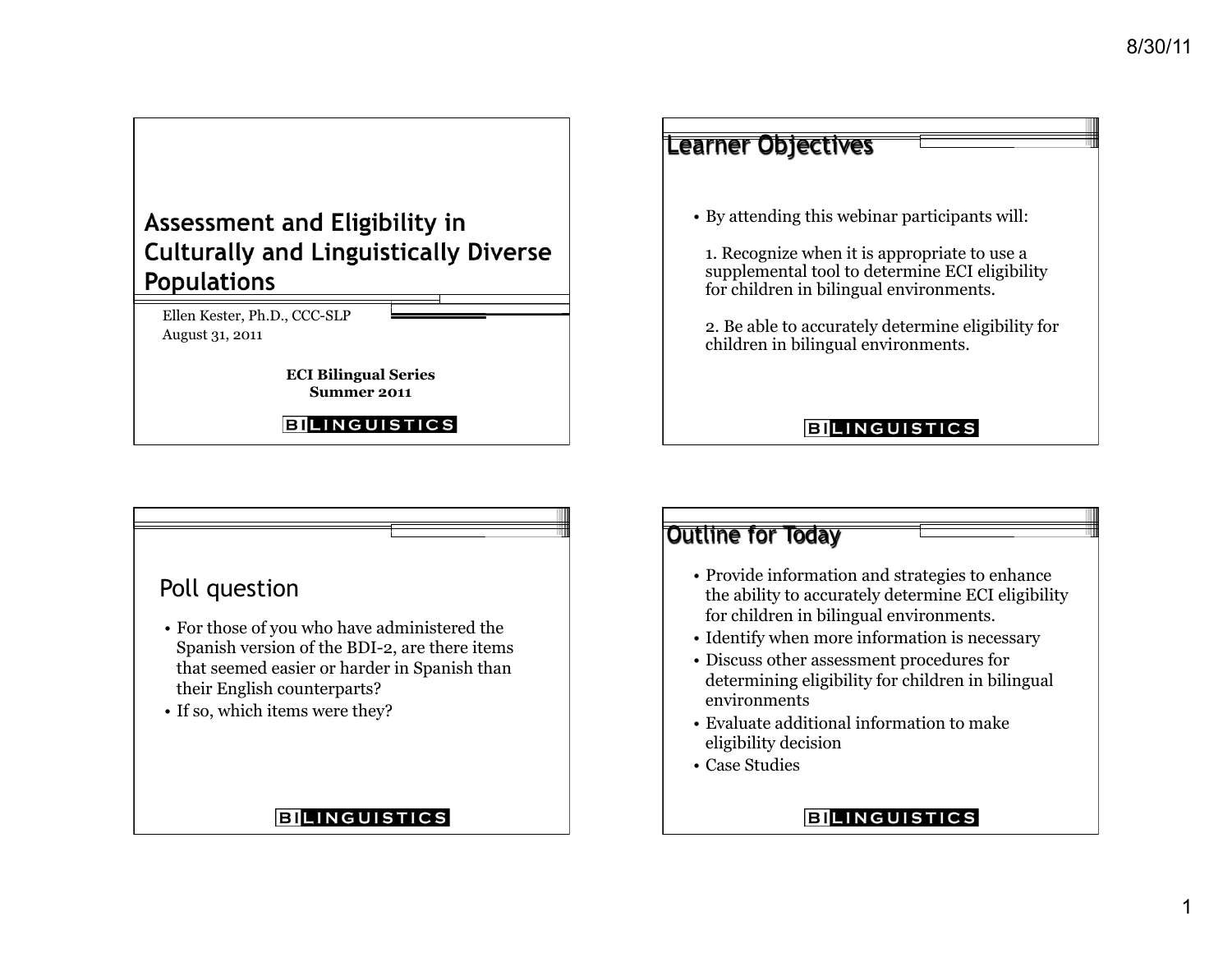

Basal and Ceiling Rules across two test versions

- In order for basal and ceiling rules to work, items have to be ordered by level of difficulty from easiest to hardest.
- When a test is translated, item difficulty levels are not the same.
- When using a translated version of a test, test below the basal and above the ceiling.

### **BILINGUISTICS**

# **Building Clinical Judgment with** the BDI Communication Domain

A look at key items and a word on building blocks and milestones that are common across all languages.

#### **BILINGUISTICS**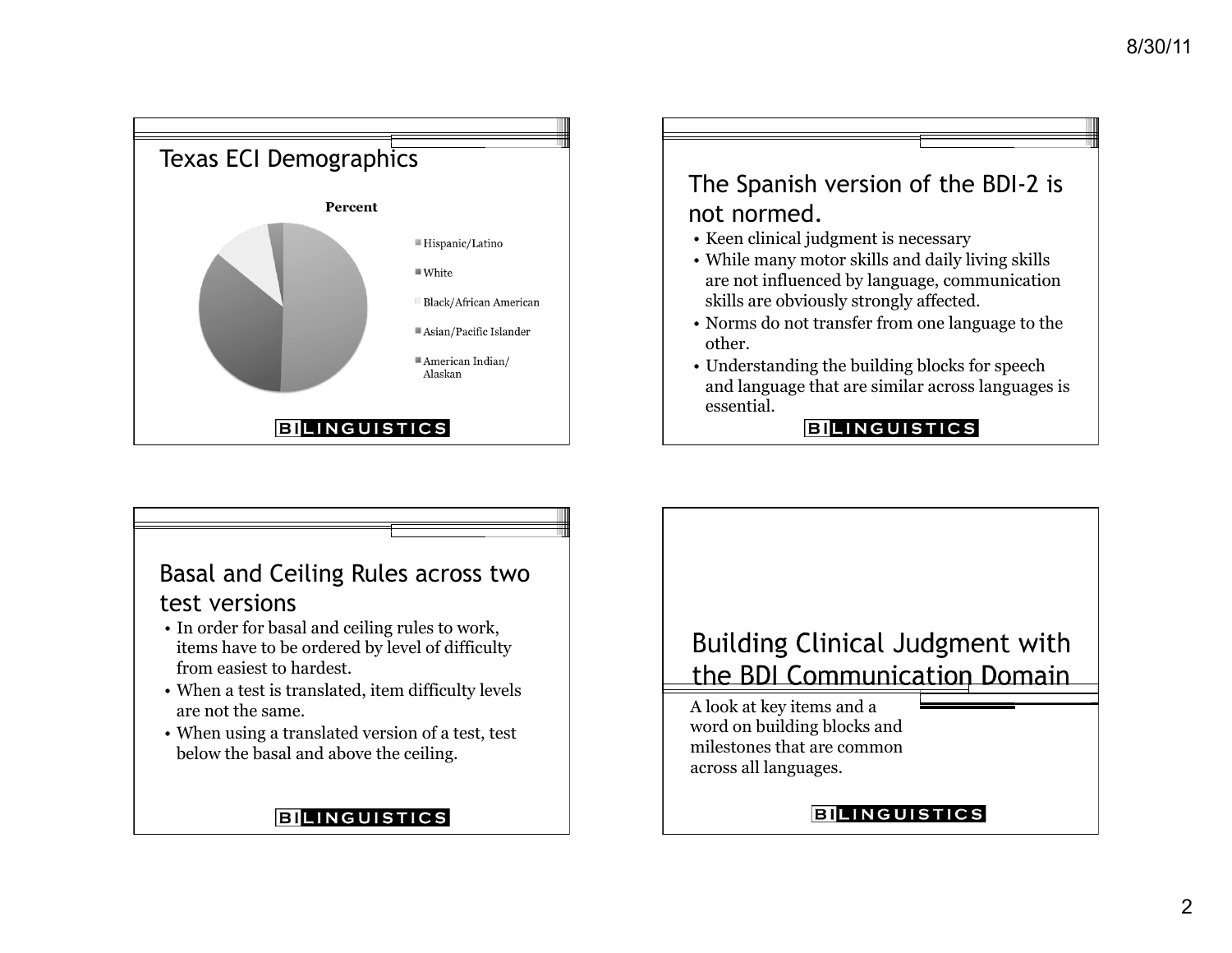## Building Clinical Judgment -Communication Domain

- RC 14
	- English: Responds to the prepositions "out" and "on."
	- Spanish: Responde a las palabras "fuera" y "sobre."
- These prepositions are similar in meaning, though they do not have a one-to-one correspondence across languages and therefore likely differ in their level of difficulty.

### **BILINGUISTICS**

## Building Clinical Judgment -Communication Domain

• RC 17

- English: Understands the possessive form 's. Baby's mommy. Daddy's boy.
- Spanish: Entiende las formas del posesivo. El bebé de la mamá. El hijo del papá.
- In English this deals with morphology and in Spanish it deals with syntax. It cannot be assumed that these will follow the same developmental sequence.

### **BILINGUISTICS**

## Building Clinical Judgment – Communication Domain

- RC 28
	- English: Understands irregular plural forms.
	- Spanish: Usa el plural.
- There are no irregular plurals in Spanish. This is a much more challenging item in English than it is in Spanish but the use of basal and ceiling rules that are based on English assumes the same level of difficulty.

## **BILINGUISTICS**

# Building Clinical Judgment – Communication Domain

- EC 17
	- English: Uses three-word phrases meaningfully.
	- Spanish: Usa frases coerentes de 3 palabras.
- Children can express something that is at the same level of complexity with fewer words in Spanish than in English.
- "I want cookie." = "Quiero galleta."
- "Pick me up." = "Recójame"
- $\degree$  "Give to me." = "Dame"

**BILINGUISTICS**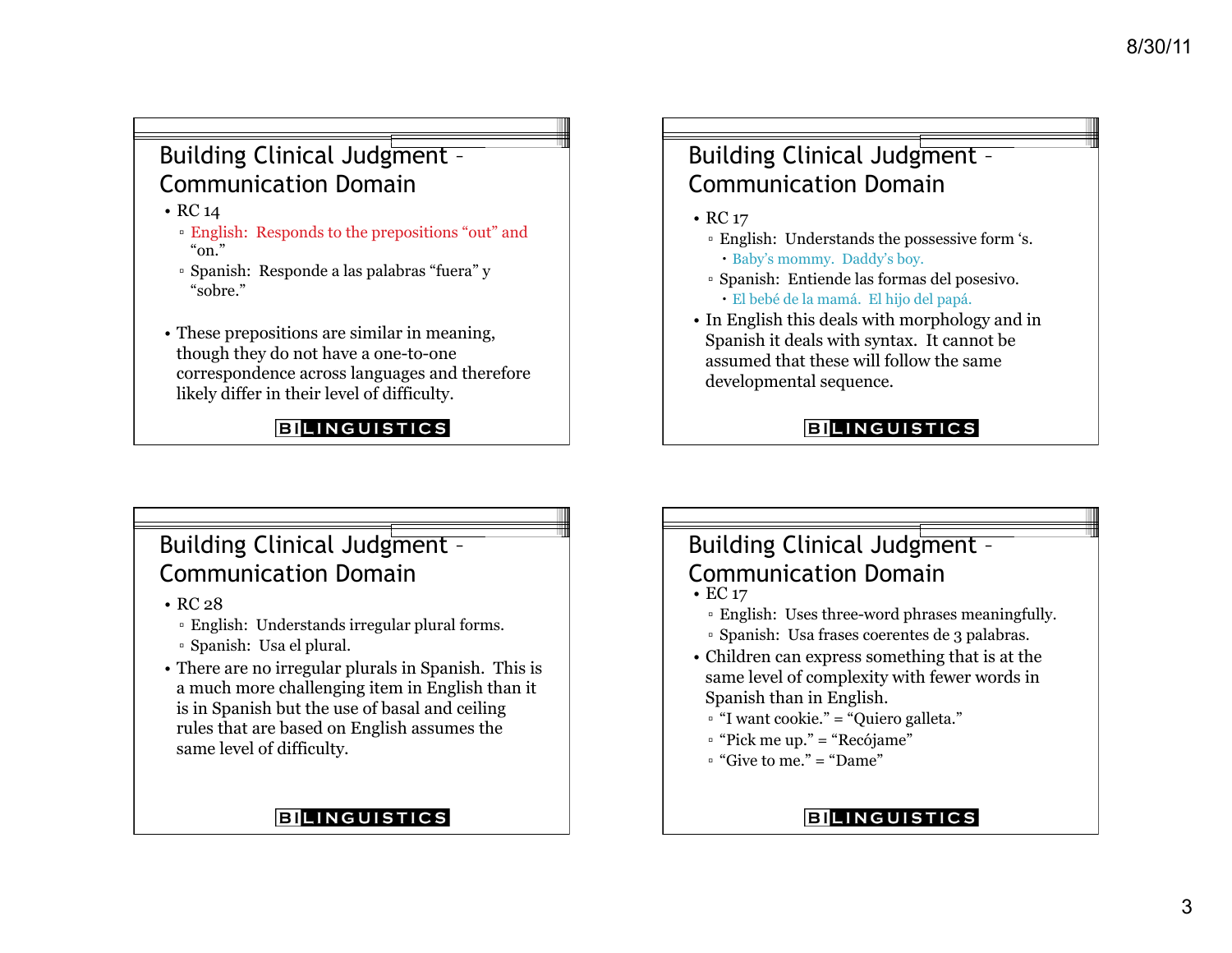## Building Clinical Judgment -Communication Domain

• EC 19

▫ English: Uses the pronouns *I, you,* and *me.* 

- Spanish: Usa los pronombres, yo, me, mi, tú, te, ti
- The requirement is that each of them is used on a daily basis. The Spanish pronouns "me" and "te" are more complex pronouns that those tested in English. Additionally, pronouns are used with less frequency in Spanish than in EnglishThus, this item would be more difficult for Spanish speakers.

#### **BILINGUISTICS**

## Building Clinical Judgment -Communication Domain

• EC 25

- English: Uses the articles *the* and *a.*
- Spanish: Usa los artículos *el, la, un,* and *una*.
- In Spanish the article system is more complex because it includes gender, which does not exist with the same complexity in English. Instead of two articles, Spanish has six (un, el, los, una, la, las). The Spanish translation focuses on the four singular articles.

#### **BILINGUISTICS**

# Building Clinical Judgment – Communication Domain

- EC 27
	- English: Uses plural forms ending in /s/ and /z/.
	- Spanish: Usa las terminaciones plurales.
- In English this tests two plural forms ending with /s/ and two endings with /z/. In Spanish this difference would be /s/ and /es/. The Spanish item tests three /s/ and one /es/. In English the number of syllables in the word remains the same, while in Spanish the number of syllables increases when /es/ is required.

### **BILINGUISTICS**

# Building Clinical Judgment – Communication Domain

- EC 29
	- English: Repeats familiar words with clear articulation.
	- Spanish: Repite palabras conocidas articulando claramente.
- The sound inventories of the languages are not equally represented. There are no final consonants evaluated in Spanish but there are 6 in English. There are fewer final consonants in Spanish than in English but they do exist.

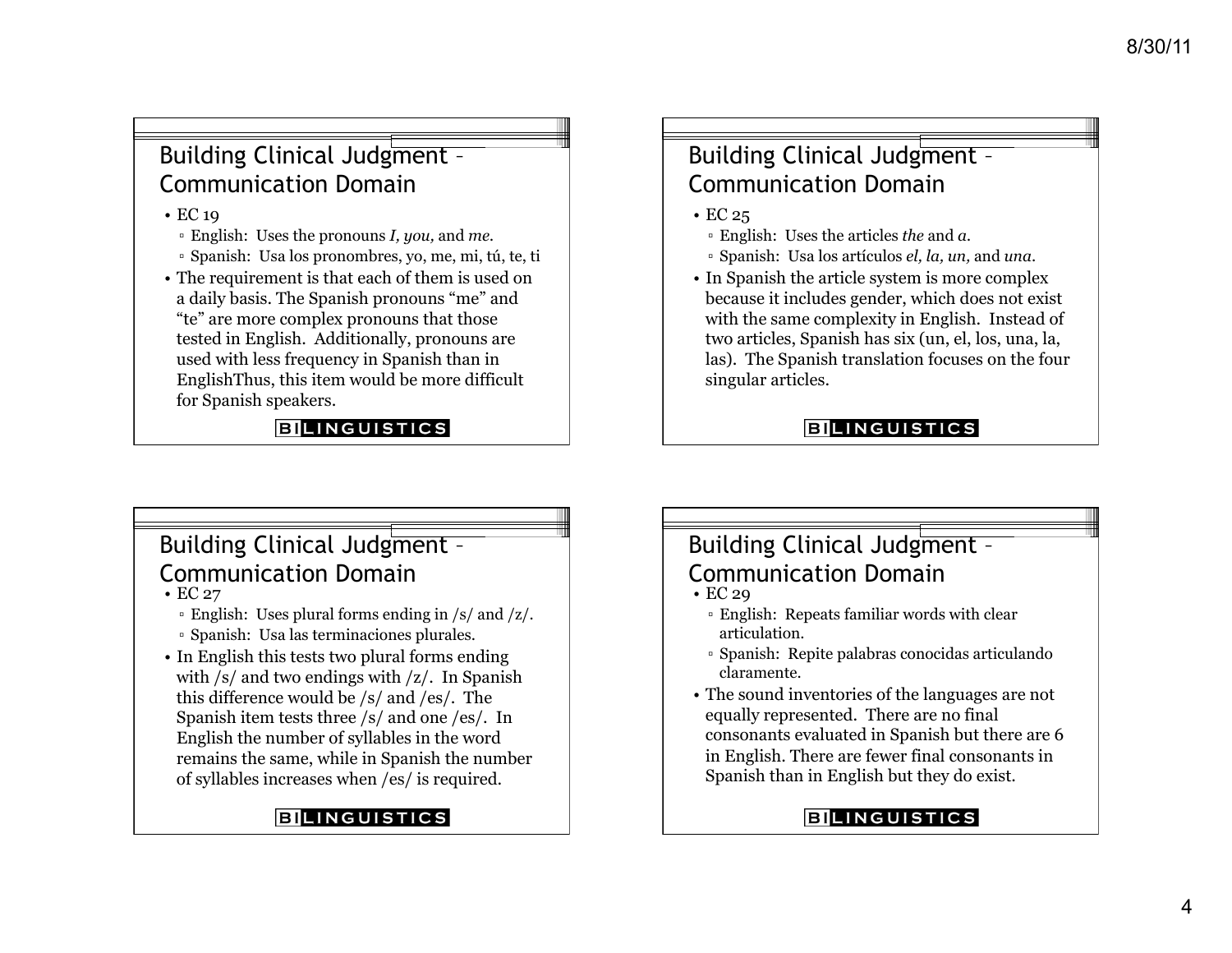### Determine Percent Delay ▫ Adaptive Requirement ▫ Personal-Social ▫ Communication • If the child is from a bilingual environment and ▫ Gross motor communication is the only area of concern, **CAUTION** ▫ Fine Motor additional information is necessary. ▫ Cognitive If the child is from a bilingual environment consider the items carefully and use your clinical judgment on each item. If you calculate a percent delay based on test results, know that they might provide a guideline but could misrepresent the child's abilities. **BILINGUISTICS BILINGUISTICS**



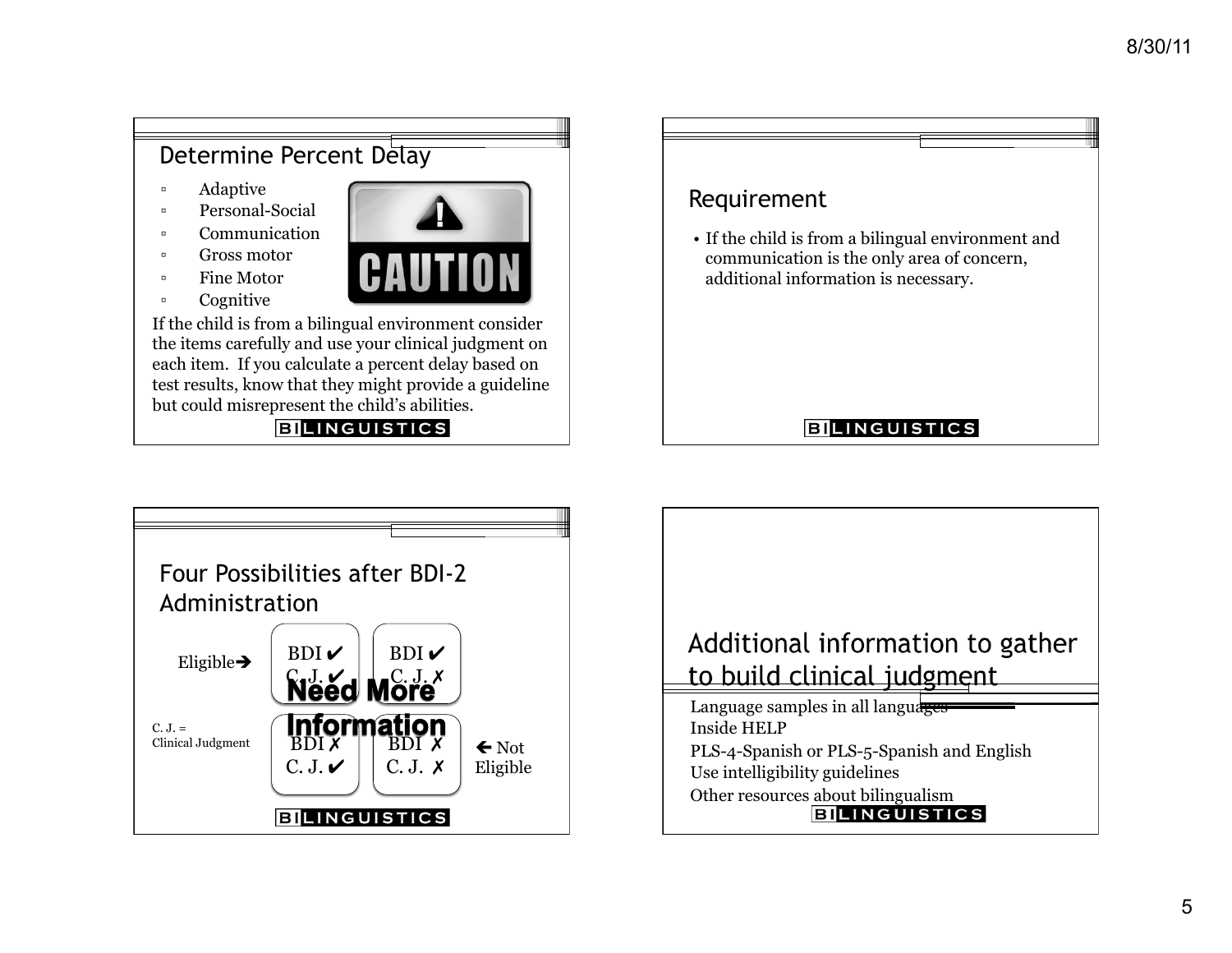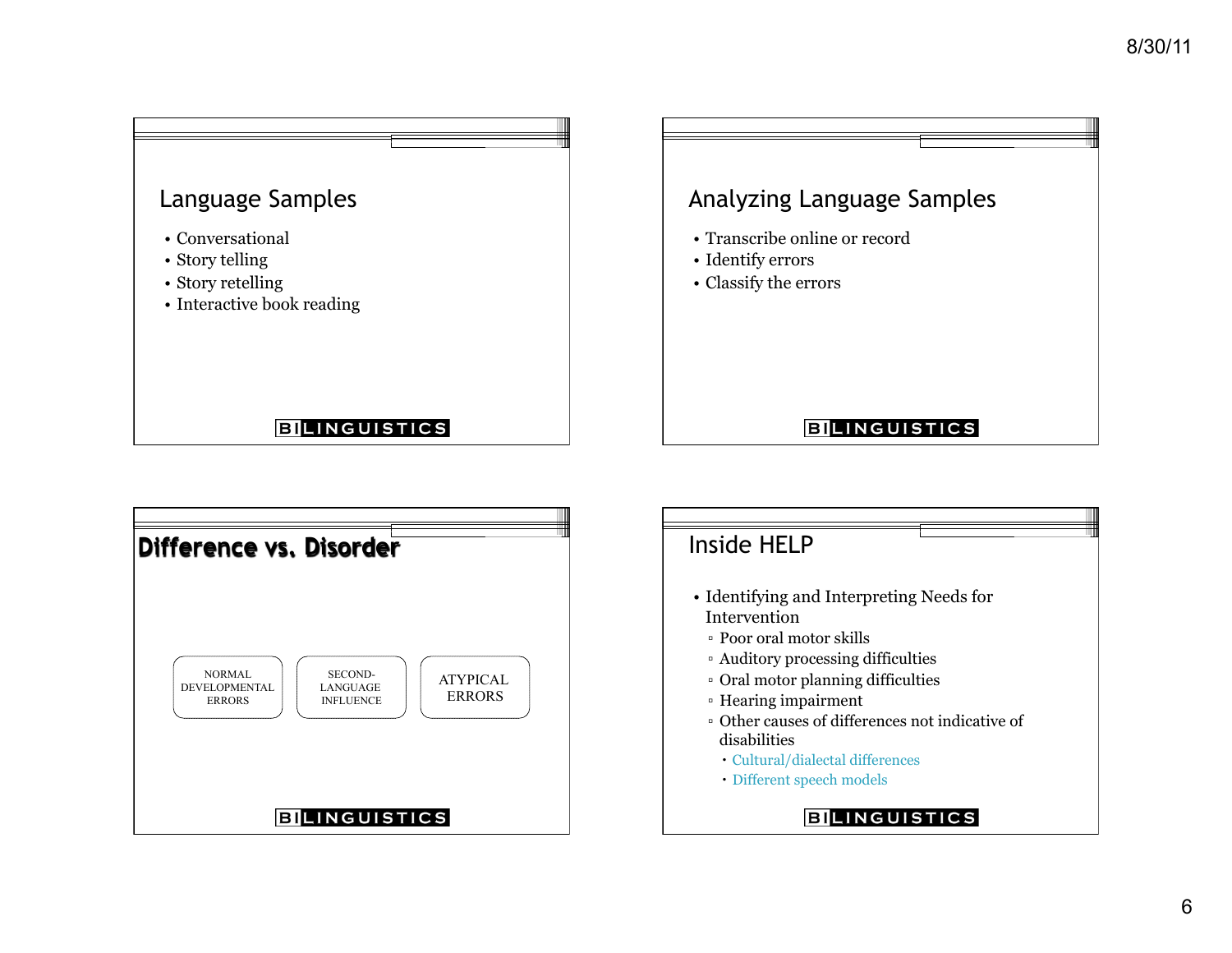# Highlights from Inside HELP

- Speech production
	- Consider vowel productions frequent vowel distortions are not typical
	- Omission of word-initial sounds is not typical
	- 35+ months: 80% intelligible

#### **BILINGUISTICS**

## PLS-4-Spanish

- Norm-referenced
- Normed on Spanish-speaking children in in the U.S.
- Separate versions for Spanish and English

#### **BILINGUISTICS**

**BILINGUISTICS** 

### PLS-5-Spanish and English

- Norm-referenced
- Normed on children from Spanish-speaking homes in the United States
- Uses conceptual scoring
	- Items are administered in Spanish
	- If missed, items are administered in English
	- Allows for different knowledge/vocabulary in two languages

#### **BILINGUISTICS**

## Speech Intelligibility

- For parents: (Lynch, Brookshire & Fox, 1980)
	- $\approx$  18 months  $\sim$  25% intelligible
	- 2 year olds 50-75% intelligible
	- 3 year olds 75%-100% intelligible
- For unfamiliar: (Flipsen, 2006)
	- $\approx$  18 months  $\sim$  25% intelligible
- $\approx$  2 year olds ~50% intelligible
- $\cdot$  3 year olds  $\sim$ 75% intelligible
- 4 year olds 100% intelligible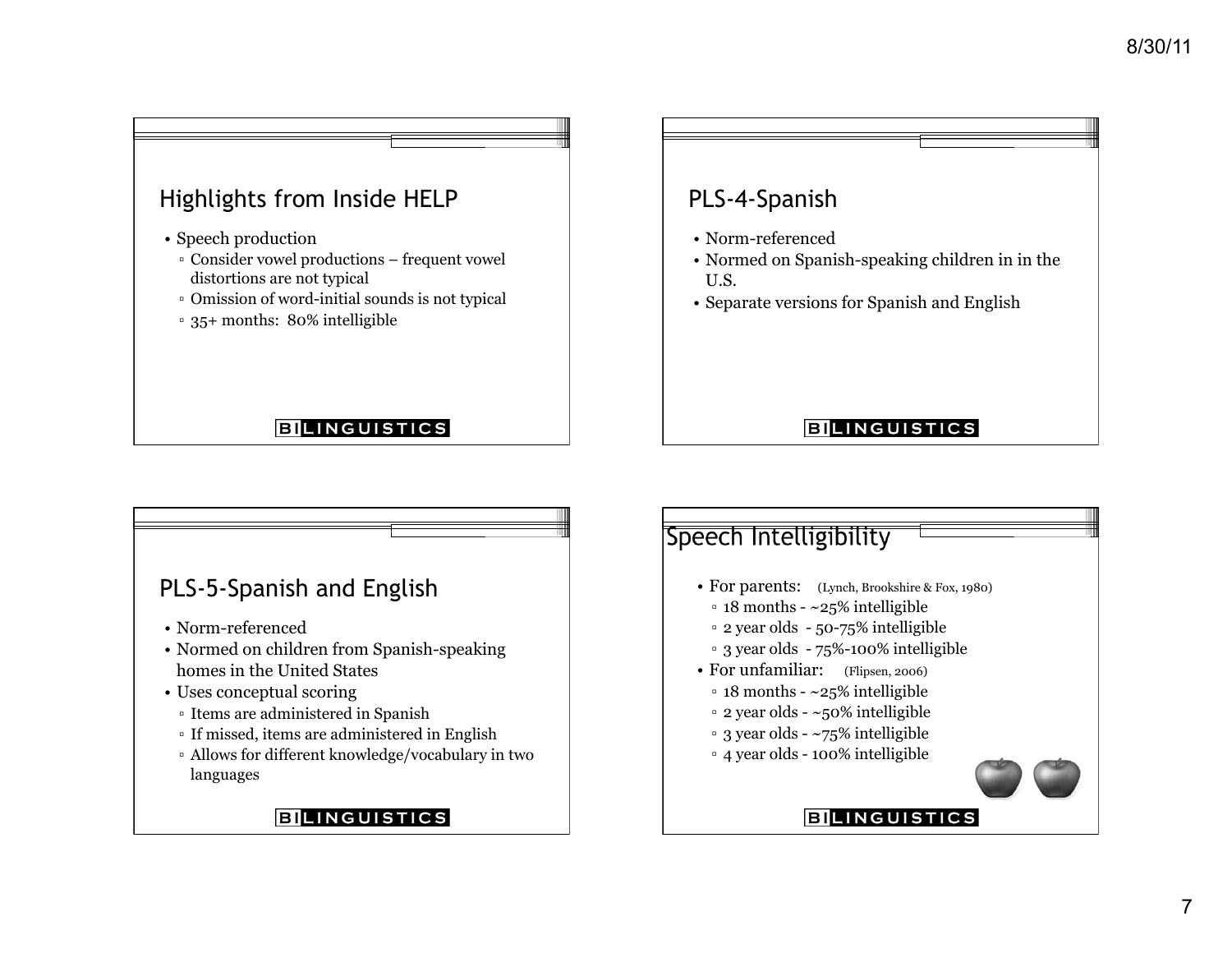



# More Resources on Bilingualism • The International Guide to Speech Acquisition ▫ McLeod, S. (2007). Thomson Delmar Learning. • Developmental Milestones in the back of SMILE for Infants and Toddlers • Developmental Milestones in the back of SMILE for Young Children (coming soon) www.bilinguistics.com **BILINGUISTICS**

## Case Study

- Child Juan Diego
- Age 2 years, 6 months
- Language background
	- Father speaks mostly Spanish, some English
	- Mother is fluent in both English and Spanish
	- Two older siblings are fluent in both
	- In the home Spanish is the primary language.
	- Juan Diego stays home with his mother who speaks Spanish 90% of the time with him.

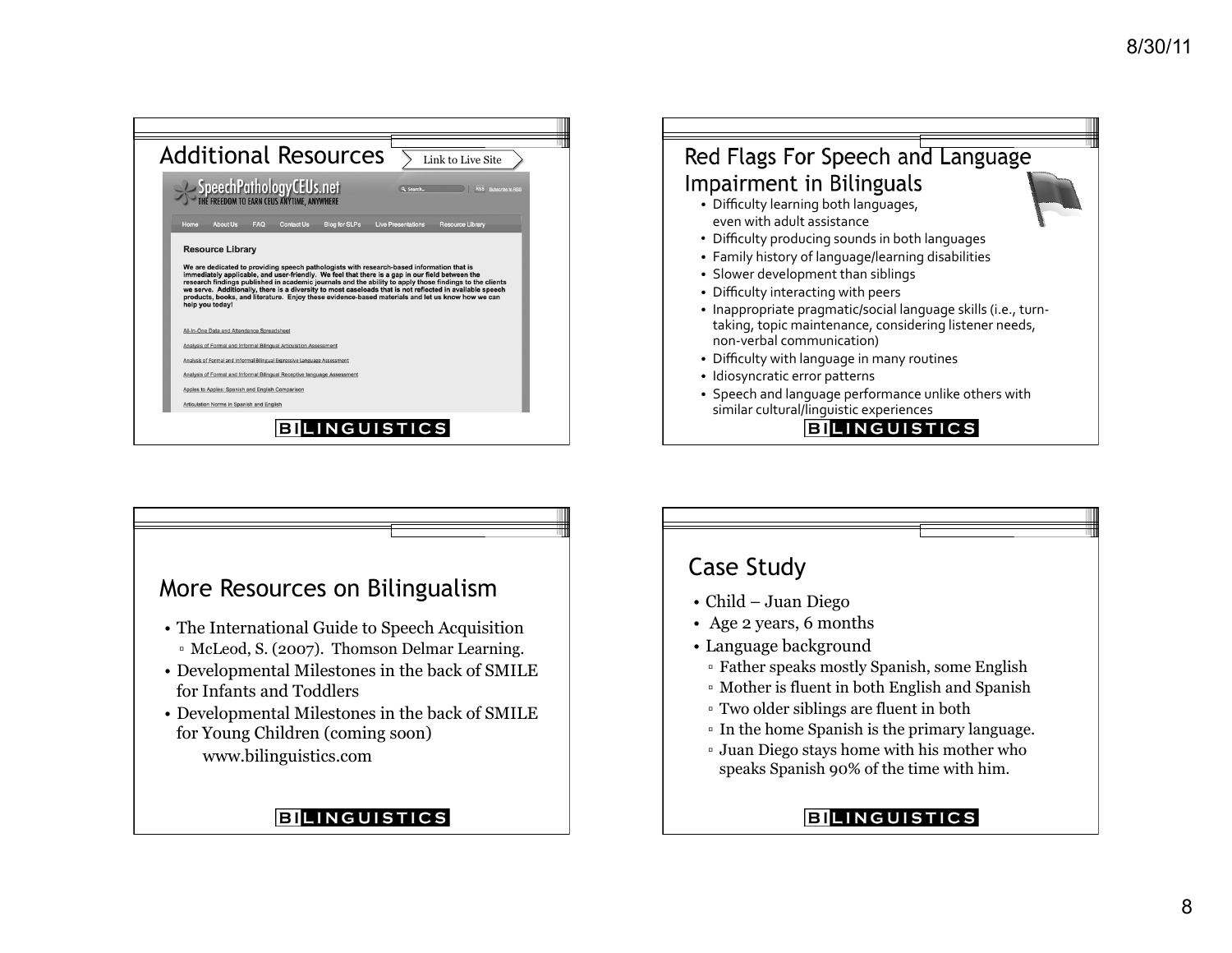## Juan Diego Case Study Continued

- BDI is administered in Spanish
- Per publisher directions, English norms are referenced
- You (savvy ECI person), know the norms are not a good representation of Juan Diego because:
	- The test you administered was not normed.
	- You did not use basal and ceiling rules.
- The child did well in all areas except communication and you are on the fence about whether his communication skills are delayed.

#### **BILINGUISTICS**

### Juan Diego- Additional Information

- Speech sample during play
	- Utterance English Translation
	- Atos (zapatos) shoes
	- a-eta (galleta) cookie
	- o-o-a (pelota) ball
	- Un o-ito (un osito) a bear
	- Ete niña (este niña) this girl
	- Iya oto (mira oso) mira, bear
		-
- Intelligibility rating
- Mom understands approximately 50%
- Unfamiliar people understand roughly 25%

**BILINGUISTICS** 

| Juan Diego- Additional Information            |                            |
|-----------------------------------------------|----------------------------|
| • Language sample using wordless picture book |                            |
| Utterance<br>$\Box$                           | <b>English Translation</b> |
| □ Guau guau                                   | dog                        |
| ∘ Dis                                         | this $(?)$                 |
| □ Una ana (rana)                              | a frog                     |
| $\mathbf{X}$                                  | [unintelligible]           |
| □ Una ana (rana)                              | a frog                     |
| □ Ete (este), mio                             | this, mine                 |
| □ Una on                                      | a X                        |
| □ Iño (niño)                                  | boy                        |
| $\Delta$ Ayó (cayó)                           | fell down                  |
| □ Ete, oyos.                                  | This, X                    |
| $\overline{\phantom{a}}$ I (si)               | Yes                        |
| <b>NGUISTICS</b>                              |                            |

### Assessment • Language ▫ PLS-4-Spanish score was 85 (low average) ▫ Language sample indicated • Speech ▫ Inside HELP indicates that initial consonants are not typically omitted ▫ Intelligibility is lower than it should be. ▫ Child omits 2+ consonants in 3-syllable words ▫ Child gets frustrated when not understood • Eligibility: Delayed speech development ▫ Re-evaluate in 6 months **BILINGUISTICS**